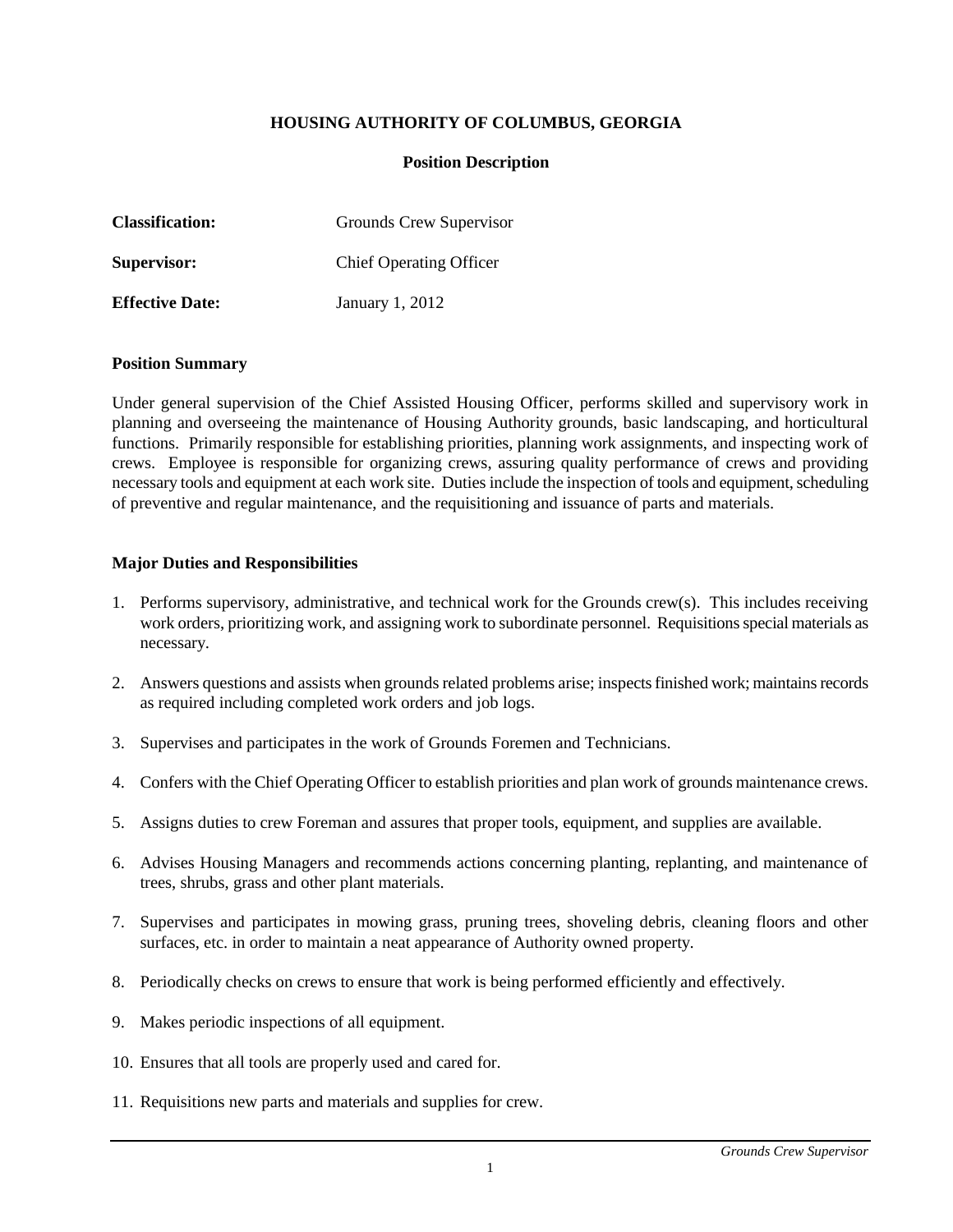- 12. Assures that preventive maintenance and repairs are made.
- 13. Maintains attendance, vacation and sick leave records for crews.
- 14. Repairs sidewalks and parking lots including concrete & asphalt.
- 15. Performs related tasks as required.

# **Required Knowledge and Abilities**

- 1. Knowledge of the general operations and procedures of a Public Housing Agency (PHA).
- 2. Knowledge of standard methods, materials, tools, and equipment used in grounds maintenance and landscaping.
- 3. Knowledge of the physical layout of Housing Authority buildings, grounds, facilities and equipment.
- 4. Knowledge of occupational hazards and applicable safety precautions associated with the work.
- 5. Knowledge of the principles of supervision.
- 6. Knowledge of erosion control & landscaping walls.
- 7. Ability to assign, supervise, and inspect the work of Authority employees engaged in various grounds and landscaping tasks.
- 8. Ability to inspect and determine the need for maintenance and to administer programs of preventive maintenance.
- 9. Ability to pour concrete slabs.
- 10. Ability to prepare and maintain work records and reports.
- 11. Ability to follow written and oral instructions.
- 12. Ability to communicate effectively both orally and in writing.
- 13. Ability to establish and maintain effective working relationships with coworkers, residents, contractors, and the general public.
- 14. Ability to follow & administer the rules & regulations and the disciplinary actions of the handbook under the supervision of the Director of Property Management.
- 15. Protective equipment: safety glasses/goggles, ear plugs, chaps, steel toe shoes, respirator and any other safety equipment that may be required.
- 16. Responsible for carrying out Housing Authority safety program and risk management for the grounds and landscaping function.